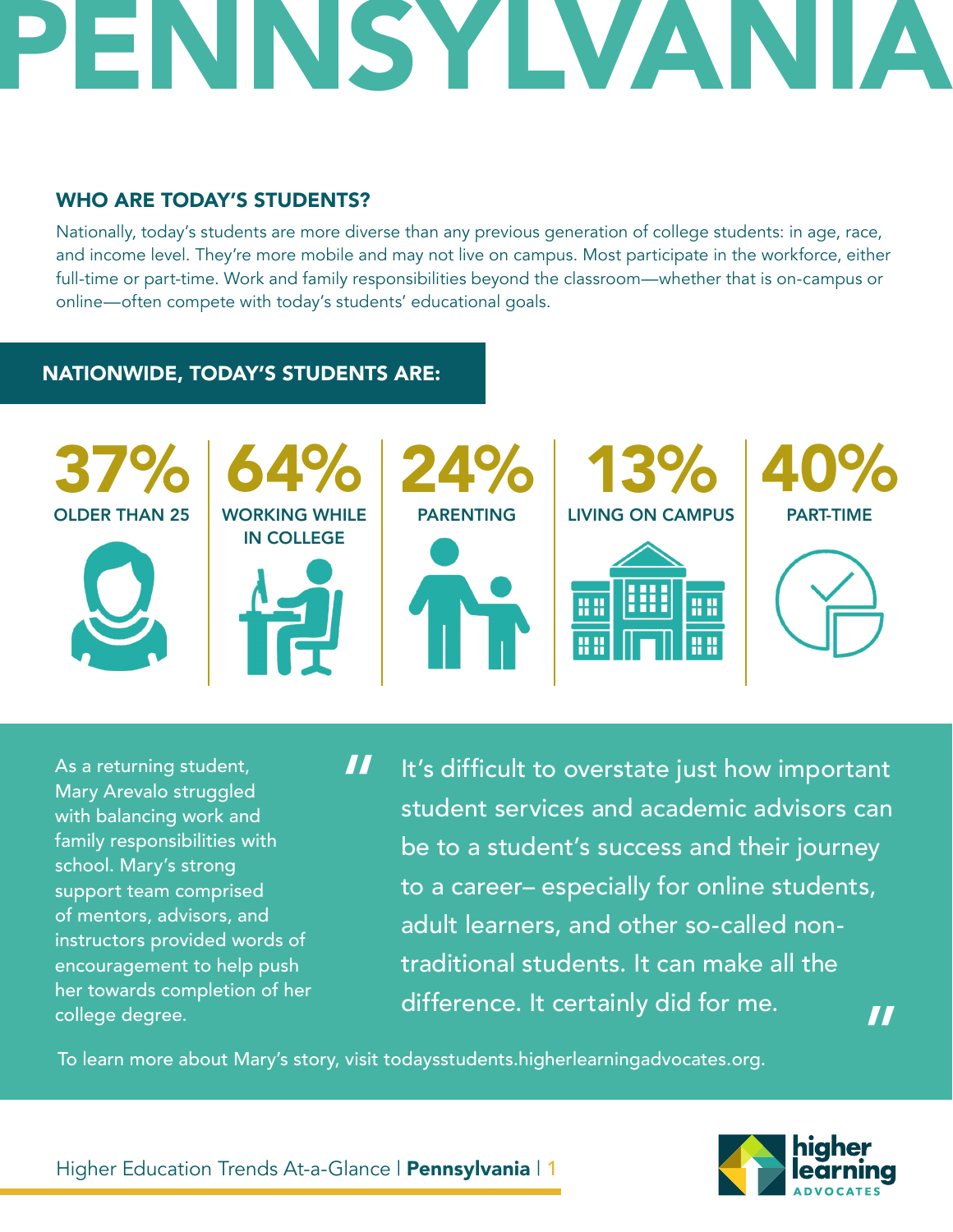## ENNSYLVANI

## SNAPSHOT: How do Pennsylvania's numbers stack up?

To better understand how Pennsylvania compares to the national higher education landscape, look to the data below detailing trends in enrollment, federal student aid, tuition and fees, earnings, and attainment comparing national and state level data.





- Direct Loan Subsidized
- 
- Direct Loan Unsubsidized Graduate
- Parent PLUS
- Grad PLUS
- Pell Grant
- Federal Supplemental Education Opportunity Grant (FSEOG)
- Federal Work Study
- **Perkins Loan**

*Source: Federal Student Aid Data Center. Direct Loan Program. AY 2016-2017 Quarter 4, Award Year Summary. https://studentaid.ed.gov/sa/about/datacenter/student/title-iv*

*Source: Federal Student Aid Data Center. Grant Volume. AY 2016-2017 Quarter 4, Award Summary. https://studentaid.ed.gov/sa/about/data-center/ student/title-iv*

*Source: Federal Student Aid Data Center. Campus-Based Program. AY 2016-2017. https://studentaid. ed.gov/sa/about/data-center/student/title-iv*



### Higher Education Trends At-a-Glance | Pennsylvania | 2

*2 https://www.cnbc.com/2017/07/03/this-is-the-agemost-americans-pay-off-their-student-loans.html*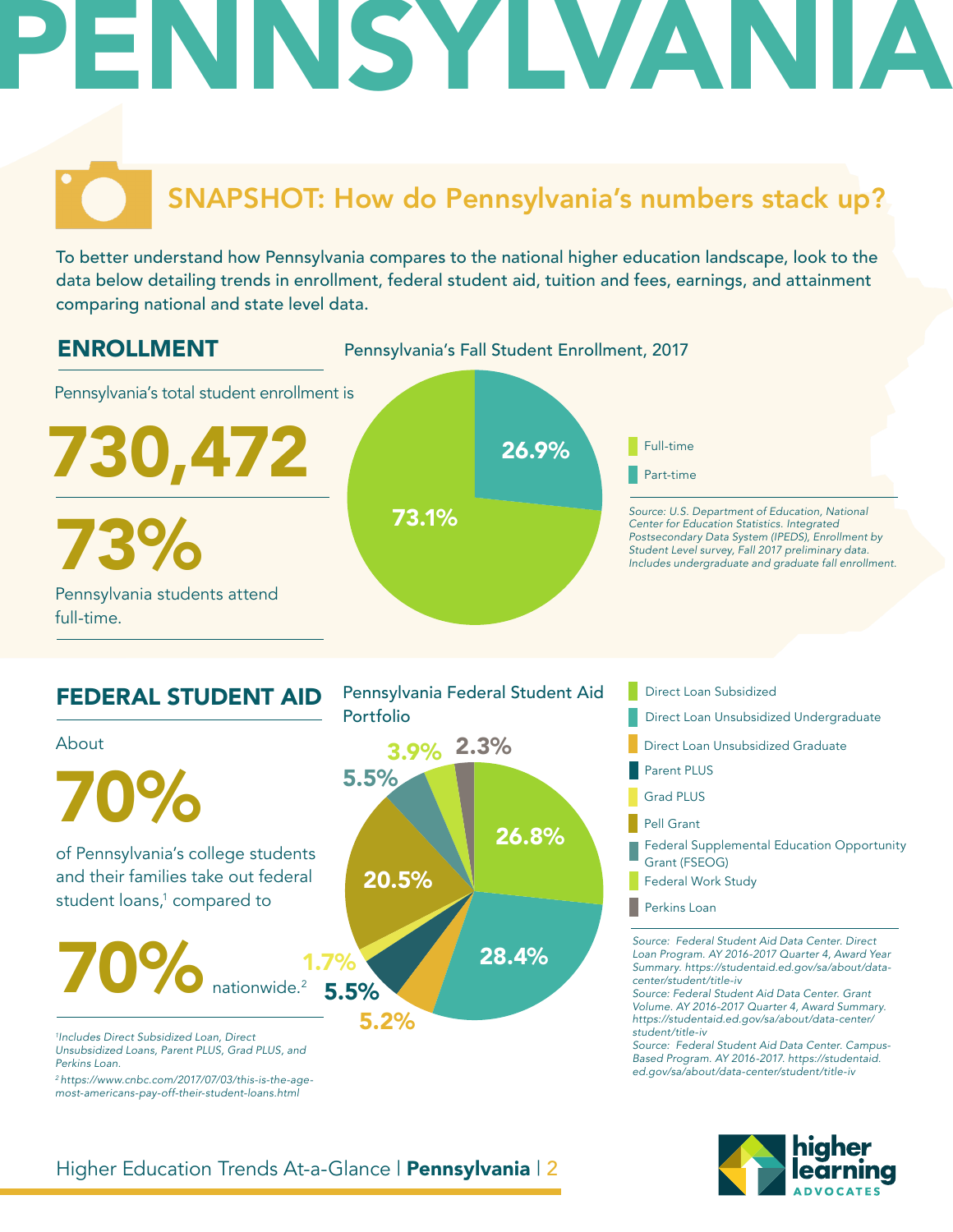# INSYLVAN

## SNAPSHOT: How do Pennsylvania's numbers stack up?

Average Tuition & Fees | 2018-2019

## TUITION & FEES

Pennsylvania's institutions of higher education tuition & fees are above the national average.

*Source: College Board. Trends in College Pricing 2018. Figure 5 and 6. https://trends.collegeboard. org/college-pricing*

*Source: College Board. Average Tuition and Fees and Room and Board in Current Dollars, 2017-18 and 2018-19.*

*https://trends.collegeboard.org/college-pricing/* figures-tables/average-published-undergraduate*charges-sector-2018-19*



## ATTAINMENT

In 2016-2017, above-average rates of Pennsylvania students obtained bachelor's degrees compared to rest of the nation.

*Source: U.S. Department of Education, National Center for Education Statistics. Integrated Postsecondary Education Data System (IPEDS), Completions Survey by Gender, 2016-2017 academic year.* 

*Source: Ginder, S.A., Kelly-Reid, J.E., and Mann, F.B. (2018). Postsecondary Institutions and Cost of Attendance in 2017– 18; Degrees and Other Awards Conferred, 2016–17; and 12-Month Enrollment, 2016–17: First Look (Provisional Data) (NCES 2018-060rev). U.S. Department of Education. Washington, DC: National Center for Education Statistics. Retrieved November 2018 from https://nces.ed.gov/pubs2018/2018060REV.pdf* Note: Certificates only include less than one year and at *least one year but less than 4 years.* 

### Percentage of Degrees & Certificates Awarded | 2016-2017



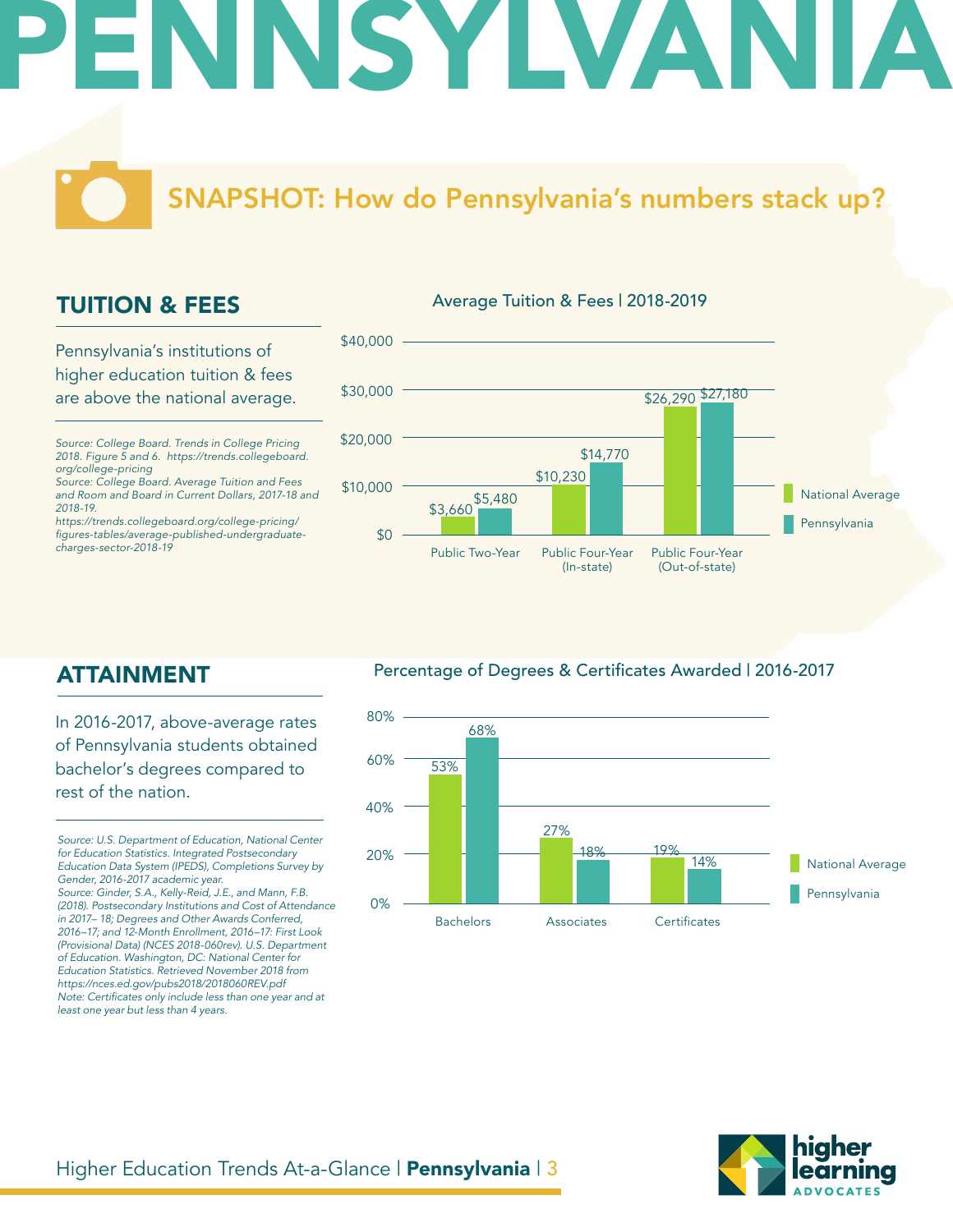## ENNSYLVANI

## SNAPSHOT: How do Pennsylvania's numbers stack up?

## ATTAINMENT *continued*

Pennsylvania Education Levels for Residents Ages 25-64

As of February 2019,

46.6%

of Pennsylvania residents ages 25- 64 have obtained a certificate or postsecondary degree.

NATIONALLY,

47.6%

of Americans ages 25-64 have obtained a certificate or postsecondary degree.3



*Source: Lumina Foundation. A Stronger Nation. http://strongernation.luminafoundation.org/* Graduate or Professional Degree

Percentage of Pennsylvania Residents Ages 25-64 with at least an Associate's Degree by Race



*Source: Lumina Foundation. A Stronger Nation. February 21, 2019. http://strongernation.luminafoundation.org/ report/2019/#state/PA*



<sup>3</sup>*http://strongernation.luminafoundation.org/ report/2019/#state/PA*

Higher Education Trends At-a-Glance | Pennsylvania | 4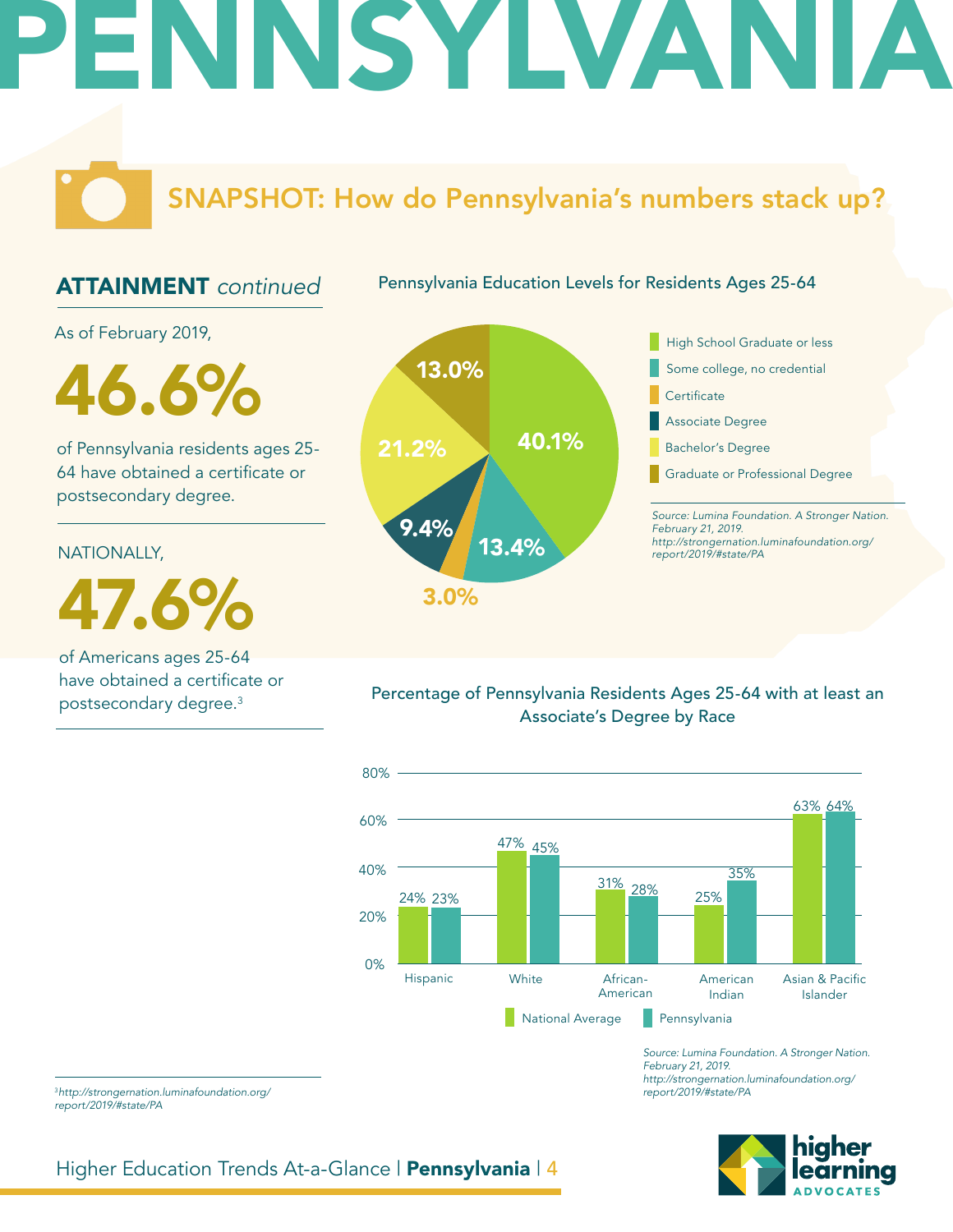# INSYLVANI

## SNAPSHOT: How do Pennsylvania's numbers stack up?

## EARNINGS AND EMPLOYMENT

Americans who earn a postsecondary degree or credential have higher earnings potential.

*Source: Georgetown University Center for Education*  and Workforce. Certificates: Gateway to Gainful *Employment and College Degrees. https://cew.* georgetown.edu/cew-reports/certificates/

Pennsylvania workers with higher levels of postsecondary attainment have more earning power than their peers with less than a bachelor's degree. The median earnings of Pennsylvania residents with a bachelor's degree is below the national average.

*Source: U.S. Census Bureau, Earnings in the Past 12 Months, 2012-2016 American Community Survey 5-Year Estimates.*

https://factfinder.census.gov/faces/tableservices/ *jsf/pages/productview.xhtml?pid=ACS\_09\_5YR\_ S1501&prodType=table*

### The majority of jobs nationwide in 2020 will require education beyond high school.

*Source: Anthony P. Carnevale, Nicole Smith, and Jeff Strohl. Georgetown Center for Education and Workforce. Recovery: Job Growth and Education Requirements through 2020. June 26, 2013. https://cew.georgetown.edu/cew-reports/ recovery-job-growth-and-education-requirementsthrough-2020/*

### National Average Earnings of U.S. Workers By Educational Attainment



#### Median Earnings by Educational Attainment for Pennsylvania Residents Aged 25 and Over



### Percentage of Jobs that will Require Postsecondary Education by 2020





### Higher Education Trends At-a-Glance | Pennsylvania | 5